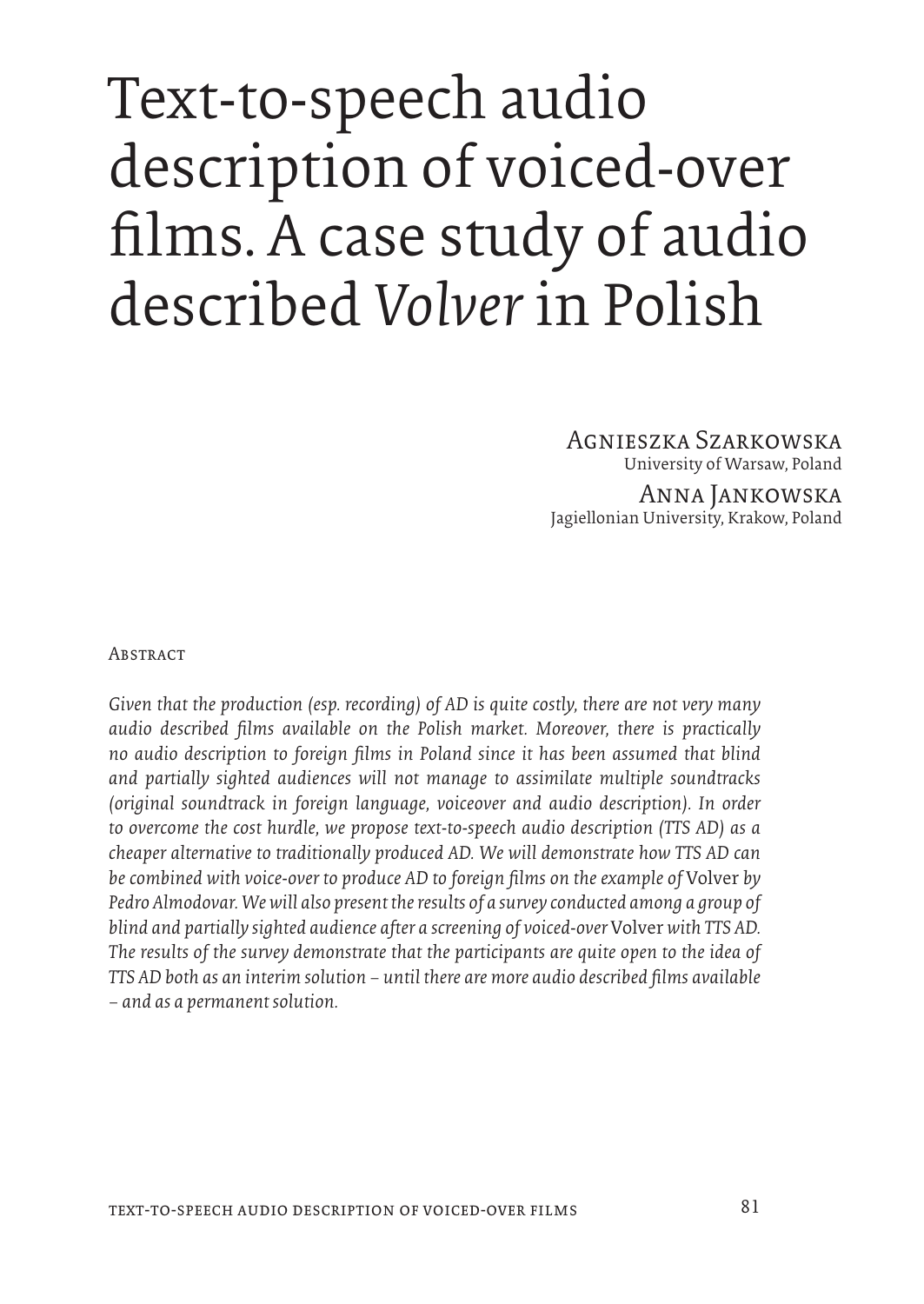#### **INTRODUCTION**

Back in the 1990s, the map of audiovisual Europe was divided into dubbing, subtitling and voice-over countries (Gottlieb 1998). With subtitles in the cinemas and television voice-over for both fiction and non-fiction audiovisual productions, Poland seems to be an exception in Europe's audiovisual landscape.

Television voice-over is at the same time an advantage and a disadvantage for the blind and partially sighted audience. On the one hand, unlike subtitles, voiceover provides them with the translation of the foreign dialogue. Unfortunately, at the same time it has been assumed that due to multiple soundtracks (the original soundtrack in a foreign language, the voice-over and the audio description), it is pointless – if not impossible – to combine voiced-over foreign films with audio description (AD). Therefore, there is practically no audio description to foreign films in Poland. This stands in stark contrast with the number of foreign language films screened in cinemas, broadcast on TV or released on DVD/ Blue-ray. Last but not least, as declared on many occasions, blind and partially sighted people, just like a sighted audience, want to watch foreign films.

In order to audio describe a foreign film, one needs to combine the AD script with either audio subtitling or voice-over. Since an overwhelming majority of films in Poland are voiced-over, in our paper we will present how this AVT modality can be combined with audio description. Given that the production (esp. recording) of AD is quite costly, there are not very many audio described films available on the Polish market. In order to overcome the cost hurdle, we propose text-to-speech audio description (TTS AD) as a cheaper alternative to traditionally produced AD. We will demonstrate how TTS AD can be combined with voice-over to produce AD for foreign films on the example of *Volver* by Pedro Almodóvar. Finally, we will also present the results of a survey conducted among a group of blind and partially sighted audience after a screening of voicedover *Volver* with TTS AD.

#### Polish audiovisual landscape

Until recently, Europe has traditionally been divided into dubbing, subtitling and voice-over countries (Gottlieb 1998). However, the recent findings of the Media Consulting Group (2007) show that this classical division is a simplification of a far more complex situation. We no longer can, if we ever could, talk about strictly dubbing, subtitling or voice-over countries since most of them employ all three methods in various contexts.

With dubbing, subtitling and voice-over existing side by side, Poland seems to be an excellent example of this complexity. The most popular AVT modality in Polish cinemas is subtitling. For young audience, however, dubbing is preferred. Nevertheless, movies considered to be suitable for audiences of any age (e.g.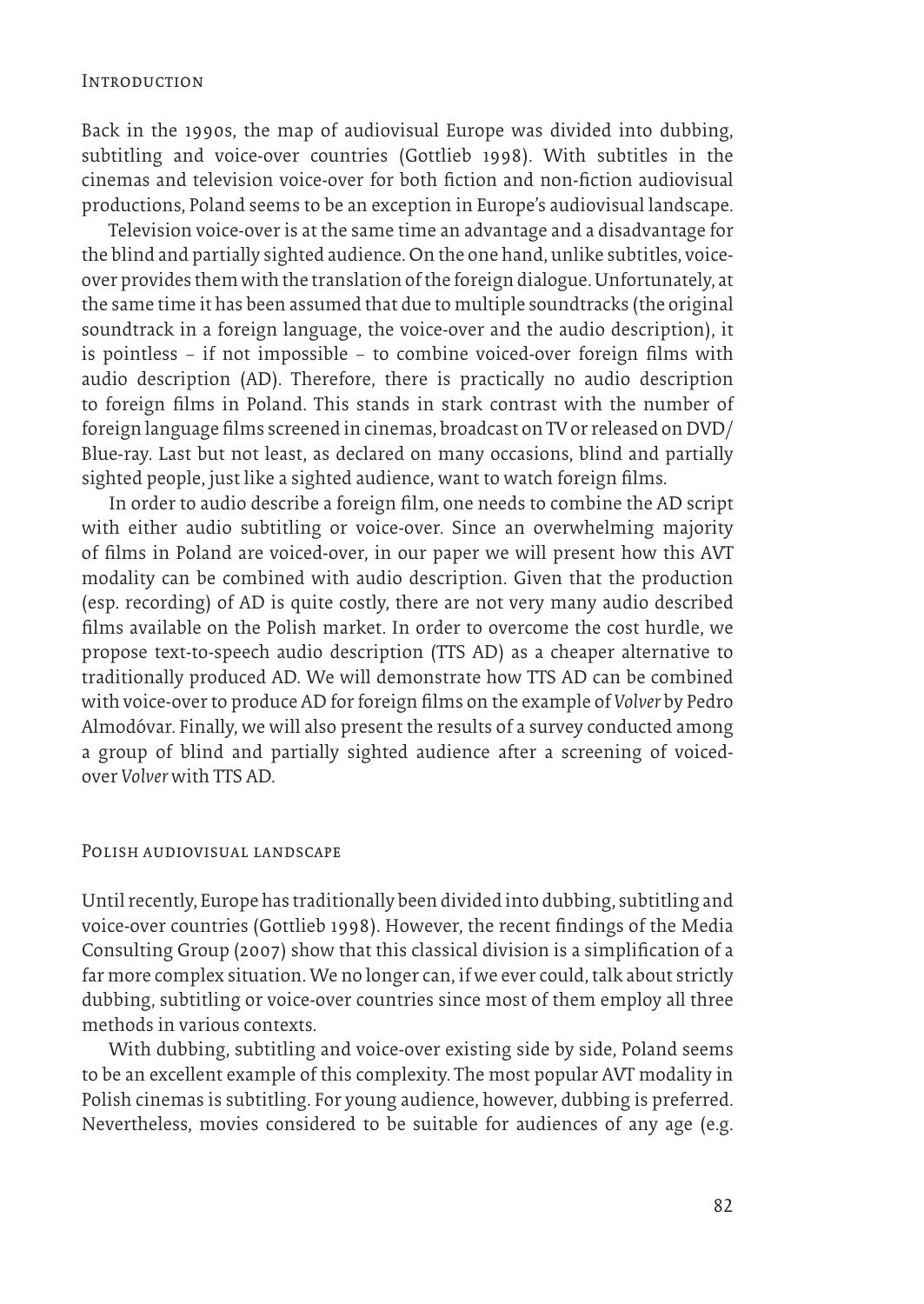*Alice in Wonderland, Harry Potter, Shrek)* are often made available both dubbed and subtitled. Voice-over is without any doubt the predominant modality in television broadcasts. It is used for both fiction and non-fiction audiovisual products, the only exception being animated and non-animated productions for children and some animated movies for the general audience (e.g. *Shrek*). The choice, however, is not always obvious – the BBC television series *The Chronicles of Narnia* was broadcast with voice-over, whereas the motion picture *The Chronicles of Narnia* by Walt Disney Pictures was dubbed. DVDs and Blu-ray usually contain both voice-over and subtitles, or dubbing and subtitles.

Such an audiovisual landscape influences many areas – one of them is accessibility for the blind and partially sighted. While cinema with subtitles is virtually inaccessible to audiences with visual impairments, one could argue that television voice-over has the advantage of at least providing them with the translation of the foreign dialogue. In the long run, however, this seems to be a drawback rather than an advantage for the blind and partially sighted. Currently there is no audio description on Polish television mostly because the digital turn is yet to come.<sup>2</sup> Unfortunately, the chances of making television fully accessible for the visually impaired are scarce since it has been assumed that it is impossible to provide audio description for voiced-over programs. In a country with a high import of foreign television programmes, where most – if not all – of them are voiced-over, this virtually means that television will not be accessible, or it will be accessible in a very limited way, via audio described programs produced in Polish.

#### Audio description in Poland – development and challenges

Though to many it may come as a surprise, audio description was launched in Poland already in the late 1990s. As described by Jankowska (2008: 242), the project was initiated by Andrzej Woch, a blind employee of the Jagiellonian University in Krakow, and funded by the Central Library of the Polish Association of the Blind (*Polski Związek Niewidomych*, PZN). The so-called *typhlo-films* involved providing additional commentary for twenty films on VHS tapes, making them available to the blind and partially sighted in the Central Library. As opposed to today's audio description, freezing the image whenever the additional commentary did not fit in the gap between the dialogues was a common practice in typhlo-films. It is highly probable that due to this feature the idea of describing films for the blind and partially sighted did not manage to force its way to broad social consciousness until some years later. Nevertheless, it should be noted that within the typhlo-film project additional commentary for the blind was provided also for foreign voiced-over films. This, until recently, was the only attempt at combining audio description with voiced-over films.

The first public audio described cinema screening, which took place on 27 November 2006 in Białystok, can be regarded either as a revival or as the true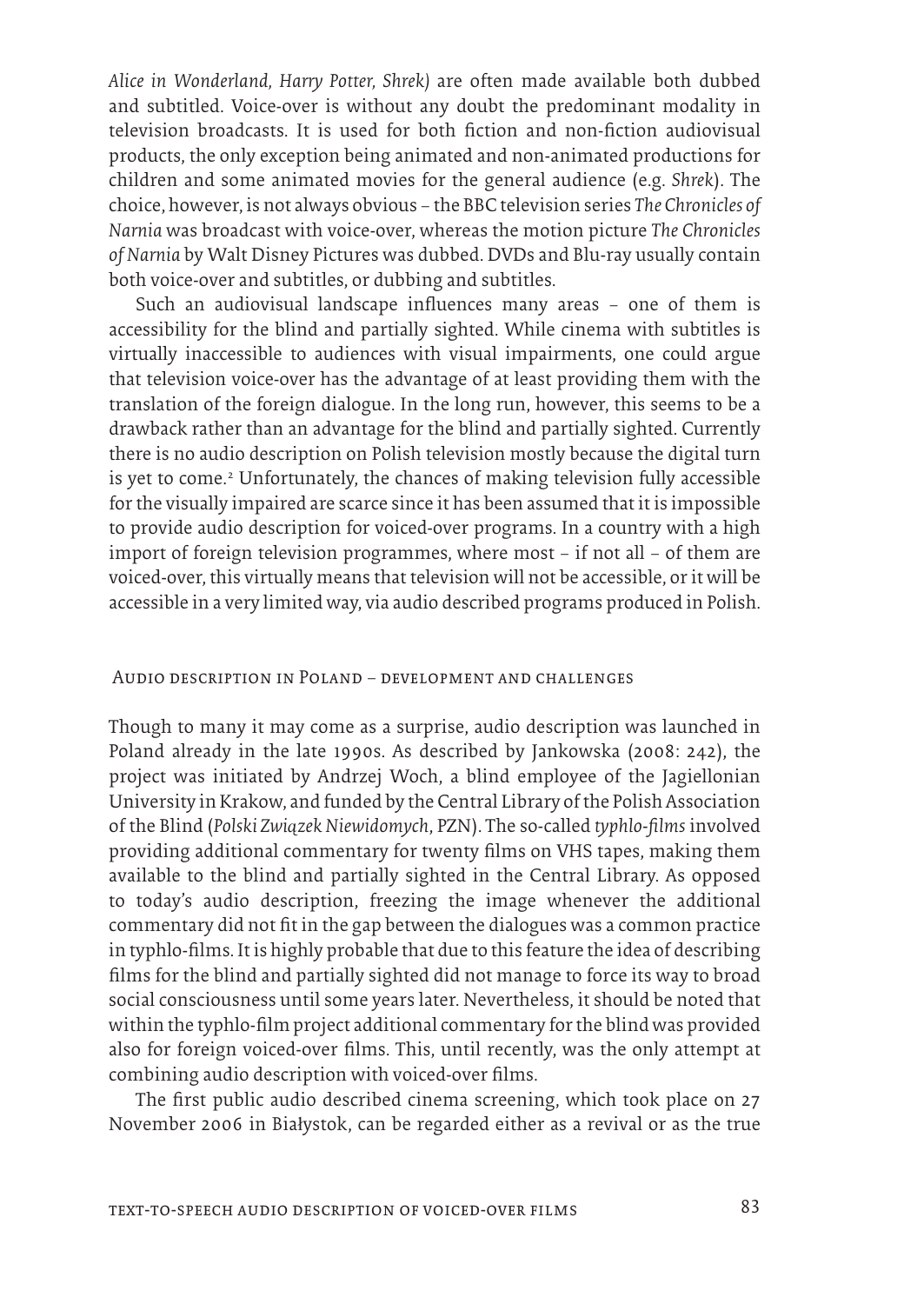beginning of audio description in Poland. The audio description for this first screening was read live by an audio describer who was sitting with the audience and reading the script with a microphone in his hand, so that AD could be heard by all the spectators. Ever since, the only more or less regular screenings of audio described films take place in Warsaw as a part of the project *Cinema beyond silence and darkness* carried out by the *Foundation for Children Help on Time* (*Fundacja Dzieciom Zdążyć z Pomocą*).1 Irregular screenings take place in other larger cities, but they are rather one-off events very often organized by enthusiasts and unfortunately almost as often by amateurs.

Until very recently audio described programs have been available only online. Polish public television (TVP) audio described some of its programs (about 74 hours) and made them available online on its website. The audio described programs include two feature films, five TV series and one series for children. In order to access audio described films, one needs to receive a special password which can be obtained from the Polish Association of the Blind – free of charge for its members or for a fee for non-members. As to DVDs, at the moment of writing this article there are only 12 discs with AD available on the Polish market.

This situation will hopefully improve since on 1 July 2011 a new law obliging all broadcasters to provide AD and SDH came to life. Unfortunately at this point it is really hard to predict when and if the broadcasters will provide accessibility services. The law stipulates that 5% of quarterly broadcast (commercials and tv-shopping excluded) in 2011 and starting from 2012 about 10% of quarterly broadcast (10% relates to AD, SDH and sign language interpreting taken together)3 . . It also allows the broadcasters to apply to the National Broadcasting Council for individual permission to lower the percentage of accessibility services. In the case of not providing the services, the law provides for a fine up to 10% of yearly income. From what can be observed now, broadcasters are becoming interested in providing accessibility services. Although because of financial reasons they are more willing to provide SDH than AD due to their programmes. At the time of writing this article, the only broadcaster to provide AD was TVP – however it should be mentioned that they screened one of the series that has been made available on-line since at least 2008.

It should be stressed that – apart from typhlo-films – all the above mentioned films and TV series were either originally filmed in Polish or were dubbed into Polish. As we have already explained, it has been assumed that due to multiple soundtracks (the original soundtrack in a foreign language, the voice-over/audio subtitling and the audio description), audio description cannot be combined with foreign films screened with voice-over or audio subtitles. As a result, for the time being there are no audio described foreign language films, which is especially striking when compared with the amount of foreign language productions present on TV or released on DVD/Blu-ray. Above all, it also collides with the preferences and capabilities of the blind and partially sighted people who, as declared on many occasions, want to watch foreign films just like the sighted audience.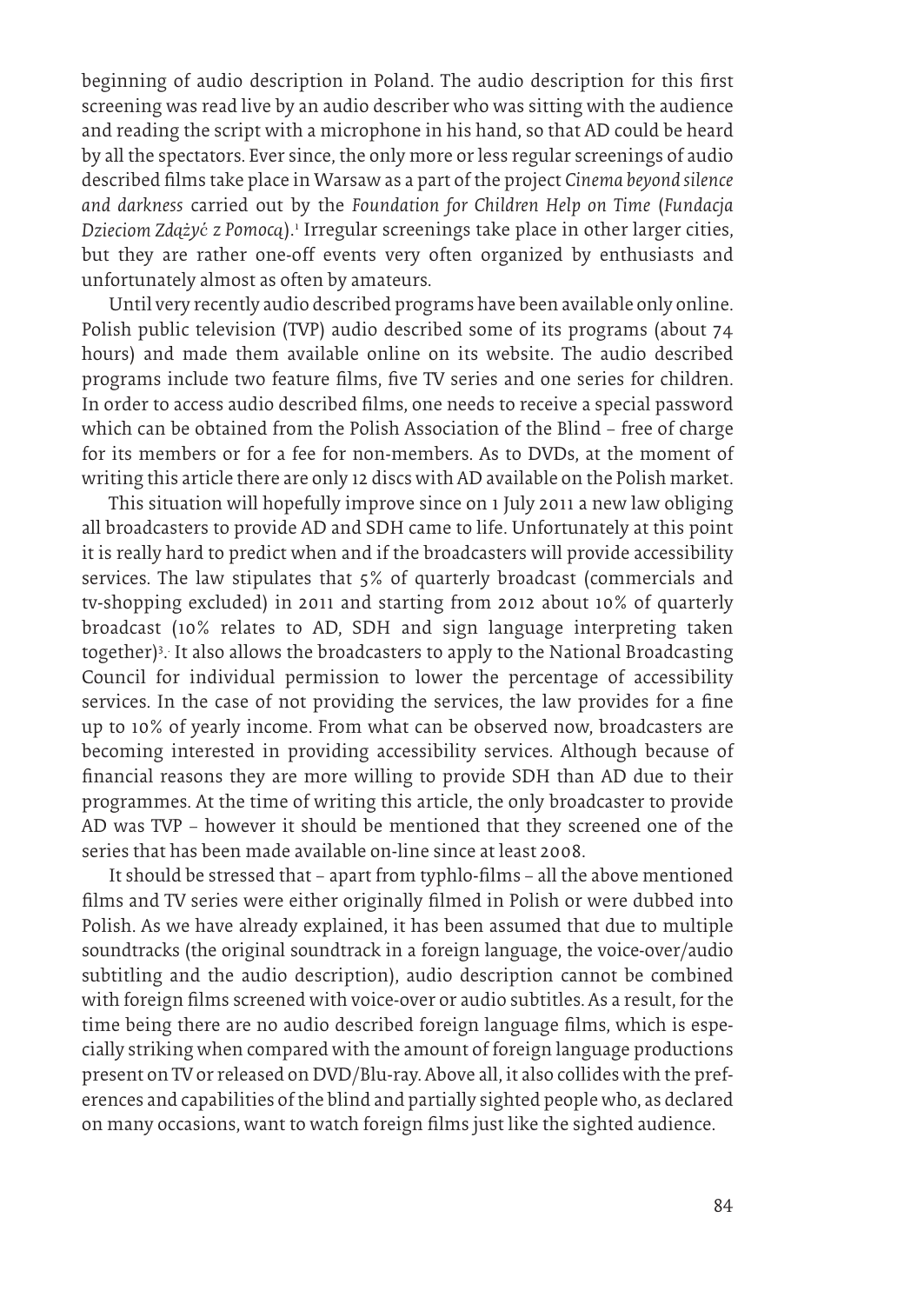This is also confirmed by our findings from a pilot study conducted prior to launching the TTS AD project. In February 2010 we asked a group of 17 pupils, aged 12 to 18, from the Special Educational Centre for Blind and Partially Sighted Children in Krakow, about their television viewing preferences as well as about their opinion on combining audio description with voiced-over/audio subtitled foreign programs. When asked about the audio described films and series they would like to watch, 53% preferred foreign productions, 29% opted for Polish and 18% did not prefer either one of the options. The views on combining audio description with voice-over or audio subtitling were especially interesting, as 87% of the interviewed pupils declared that multiple soundtracks would not be an obstacle to film enjoyment.

Unfortunately, reluctance towards providing audio description to foreign films is not the only challenge that needs to be faced in Poland. After the initial enthusiasm, the lack of financing inhibits the implementation of audio description.

#### Previous studies on the use of synthetic speech by the visually impaired

The invention of synthetic speech has been an important milestone in the everyday lives of many visually impaired people, who can now benefit from a host of text-to-speech (TTS) applications both in their work and for leisure activities. There are numerous applications harnessing the power of text-tospeech systems for people with visual impairments: from GPS-based mobility aids, screen reading software for web browsing, email, etc., educational tools, such as TTS dictionaries and textbooks, to entertainment, for instance audio subtitles in audiovisual materials (see Freitas and Kouroupetroglou 2008 in Cryer and Home 2008: 5).

Synthetic speech enables visually impaired people to access information without relying on other people reading it to them or waiting for it to be brailled (Garcia 2004; Llisterri, Fernàndez, Gudayol, Poyatos and Martí 1993), thus allowing for more independence. This is particularly important in the context of receiving financial information (Thompson, Reeves and Masters 1999).

It is thanks to a relatively low cost of synthetic speech that the number of materials made accessible to the blind and partially sighted people is on the rise. A good example is the RNIB service known as *Talking Books.*4 RNIB research on user attitudes towards synthetic speech in *Talking Books* reveals that while most users prefer a human narrator for leisure reading, they felt synthetic voice "would be acceptable for reference, instructional and non-fiction books" (Cryer and Home 2009: 5). It has also been found that the attitude towards synthetic speech varied greatly and largely depending on previous experience with TTS applications. Many users stressed that – as opposed to a human narrator – synthetic speech allows them to choose their own accent-free voices with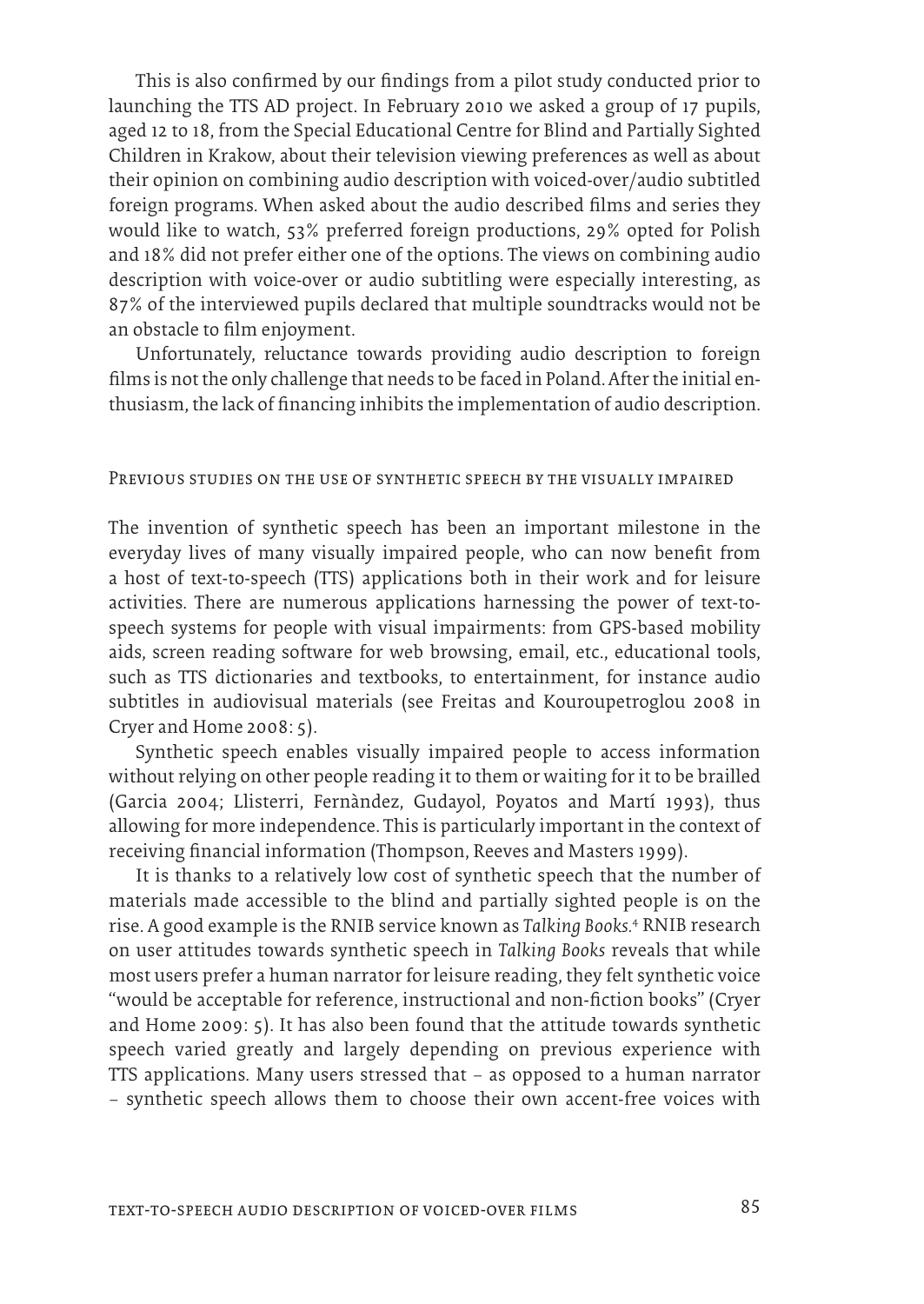neutral emphasis; this, in turn, makes it possible for users to "add their own interpretation" (Cryer and Home 2009: 6).

Synthetic speech has also been used to read daily newspapers to blind and partially sighted people, as reported in a study by Hjelmquist, Jansson and Torrell (1990). The four-month study revealed that "whilst initially many users had doubts about the system, and found synthesised speech difficult to understand, all reported 'getting used to it' after a few hours of listening" (cited in Cryer and Home 2008: 6). In fact, the more experience users have with synthetic speech, the better their comprehension performance is (Rhyne 1982; Venkatagiri 1994).

Apart from previous experience with synthetic speech, other factors that may influence comprehension of text-to-speech messages include the presentation rate (Hjelmquist, Dahlstrand and Hedelin 1992; Koul 2003), the voice intelligibility (Papadopoulos et al. 2009) and the presence of background noise (Koul and Allen 1993). Last but not least, it is the quality of synthetic speech – especially its intelligibility and naturalness – that plays a crucial role both in comprehension and attitude towards text-to-speech systems. It needs to be noted that some of the studies cited here were conducted several years ago and that the quality of synthetic speech has improved considerably since then.

#### Text-to-speech audio description

Over the past few years audio description became fashionable. Sadly, despite the growing enthusiasm and demand for audio description, the number of audiovisual products accessible to the visually impaired is hardly sufficient.

Text-to-speech audio description (TTS AD) was proposed as a possible option to increase the output of audio described programs through cost reduction. As noted by Szarkowska (2011: 145) "TTS AD offers unequalled cost-effectiveness in terms of AD production in comparison with conventional methods of producing audio description as it does not require the recording of the AD script (for prerecorded AD) nor does it incur any human labour costs for the reading out of the AD script (for live AD)". In fact, the human labour costs mentioned above are reduced to the cost of creating and adapting the audio description script to the demand of TTS AD. Apart from all the pitfalls of traditional AD script writing, the TTS AD process is not excessively complicated (see Szarkowska 2011 for details).

In order to create text-to-speech audio description, first an AD script is written and then, using subtitling software, it is synchronised with the film. Put simply, synchronizing the AD script with a film means preparing a list of AD chunks in the form of subtitles, each consisting of text and time codes. From the technical point of view, the process differs from preparing the traditional subtitles only by the fact that the text is to appear in the gaps between the dialogues and not simultaneously with them. Later on, the text file is read by speech synthesis software while the film is played on a multimedia player, or the AD script can be recorded and mixed with the multimedia file.<sup>5</sup>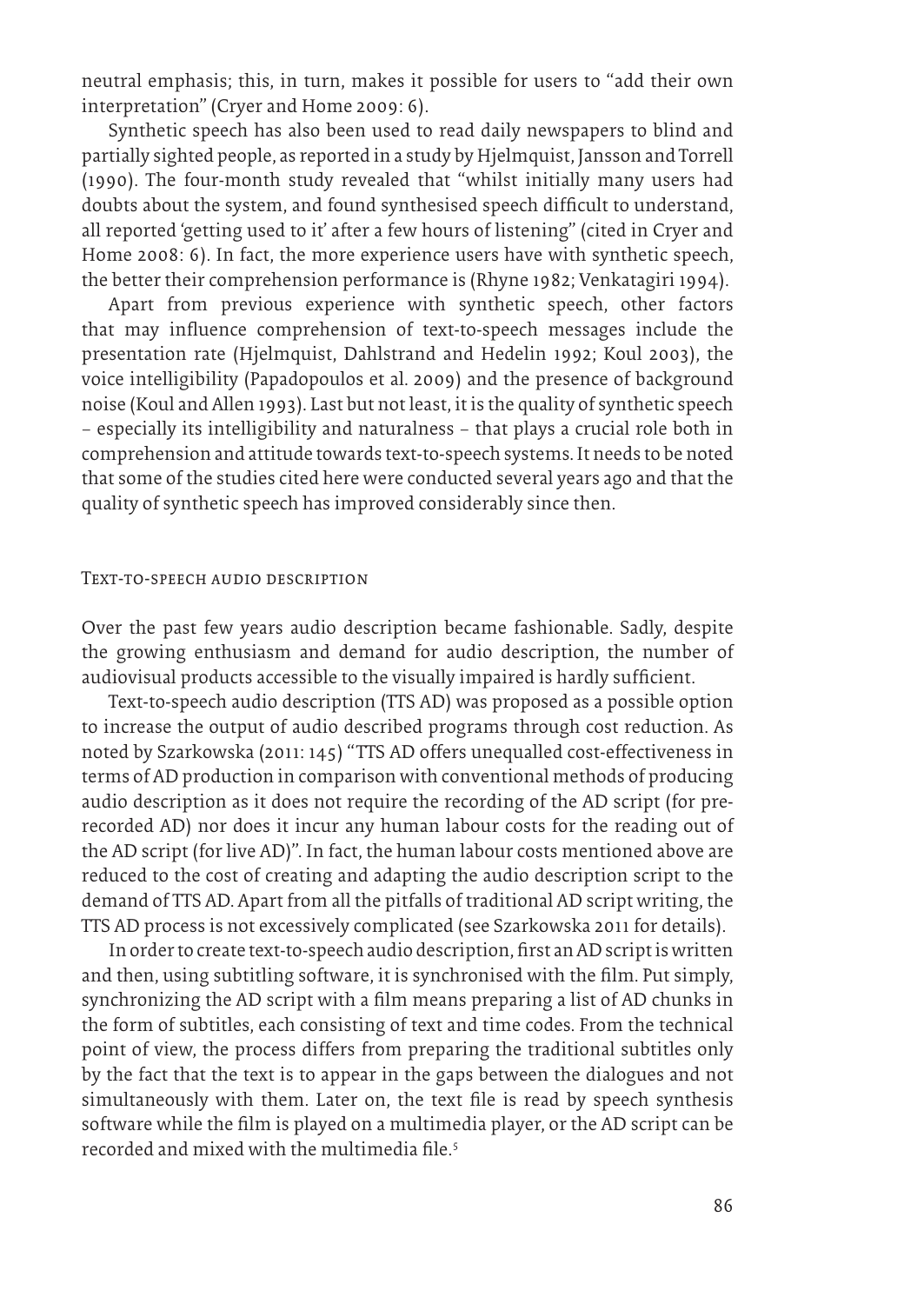The scarcity of audio description concerns not only the amount but also the range of audiovisual products. On the one hand, due to the costly production process, there are simply not enough audio described products. On the other hand, the reluctance towards audio describing films with voice-over/audio subtitling results in a lack of foreign films with audio description.

The goal of the TTS AD project is to research the possibility of increasing both the number and the range of audio described films through investigating the feasibility of combining TS AD with audiovisual programs broadcast with dubbing, subtitling and voice-over as well as programs filmed originally in Polish.

The TTS AD project is being developed at two Polish universities – the University of Warsaw and the Jagiellonian University of Krakow. The five-stage study includes the implementation of TTS AD in:

- 1) a Polish feature film (see Szarkowska 2011),
- 2) a foreign feature film with Polish dubbing (unpublished MA thesis and PhD dissertation)
- 3) a foreign feature film in English combined with voice-over in Polish (discussed in this paper)
- 4) a foreign feature film in English combined with audio subtitles in Polish (work in progress),
- 5) a documentary in English combined with voice-over in Polish (work in progress).

It is our contention that the ultimate purpose of audio description is to serve the blind and the partially sighted community, therefore reception studies are the core of our research. In order to find out the opinion of the blind and partially sighted viewers, we conduct a survey after every screening. One of the most important research issues is whether visually impaired viewers would accept TTS AD either as a permanent or interim solution. Having completed three out of the five stages, we can say that so far TTS AD has proved to be an acceptable solution for the visually impaired community, as 94% of our viewers accept TTS AD as an interim solution and 63% are willing to accept it as permanent solution.

## **RATIONALE**

The film selected for the purposes of this research was *Volver*, a 2006 Spanish drama directed by Pedro Almodóvar. This is how Peter Bradshaw described it in his *Guardian* review:

*Volver* (in English, *Coming Home* or *Coming Back*) is a gripping melodrama inspired by the trash TV that is a soundtrack to its characters' lives. Penélope Cruz is Raimunda, a hard-working woman with a teenage daughter, Paula, and a feckless, layabout husband. [...] Raimunda's family life shatters with one terrible act of violence, and there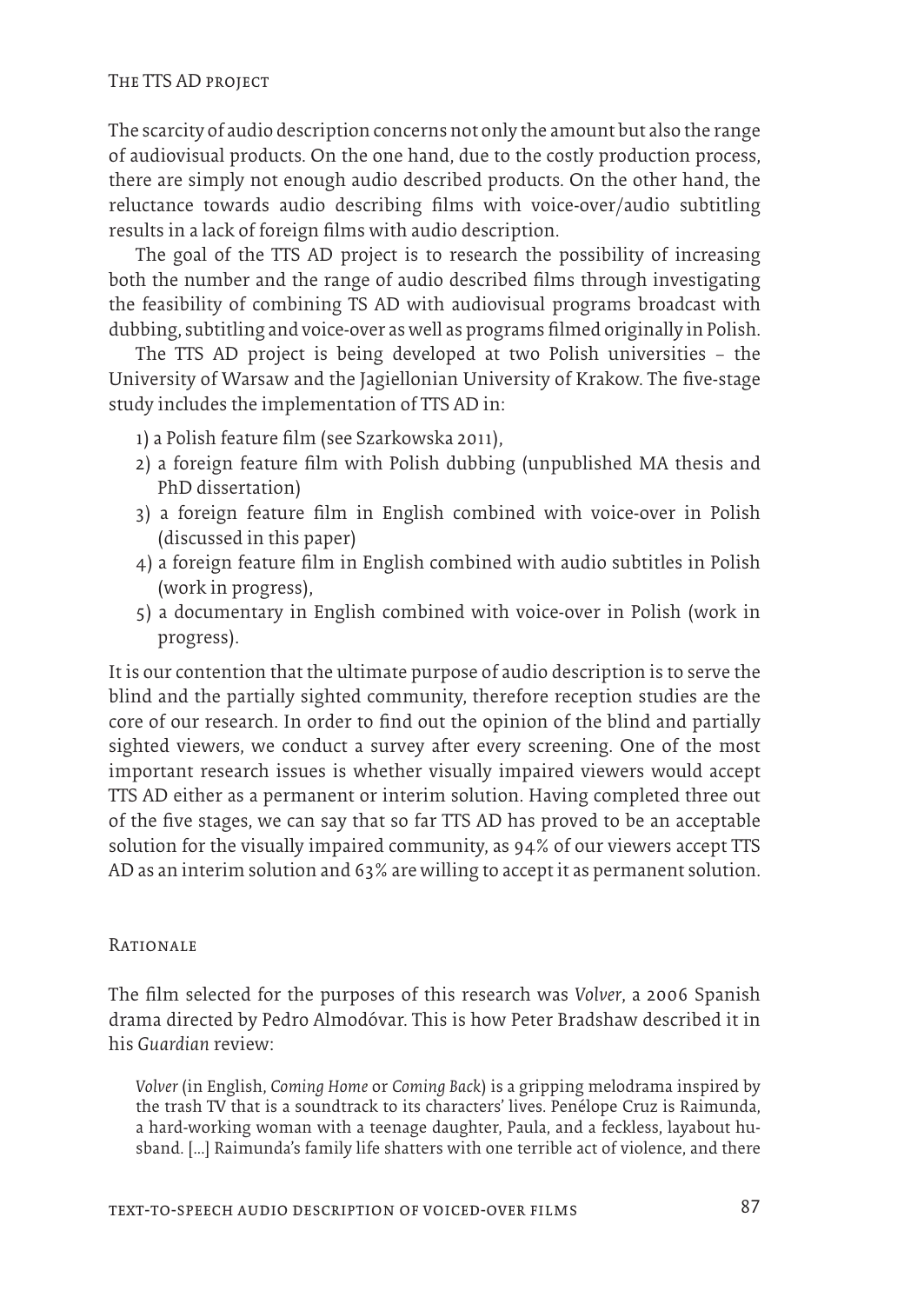is a secret about her late mother Irene that surfaces when Irene returns from beyond the grave to make contact with her astonished daughters.

The film rendered itself quite well for audio description. It nevertheless presented the audio describer with a number of problematic issues, such as the vivid imagery of picture composition, insufficient time to convey important information, culture specificity of certain elements presented on screen (food, places or signs in Spanish) and the intensity of emotions expressed in the characters' faces, especially in close-ups. Given that several scenes featured at least two female characters, whose original voice was covered by voice-over, the issue of speaker identification was particularly pertinent. In order to solve this problem, the names of the characters were incorporated in the AD script whenever it was deemed necessary.

As the film was already available on DVD with Polish voice-over translation, it was decided that this version would be used in the study, complemented with the AD script read by text-to-speech software. For the project, the speech synthesiser Ivona (Ivo Software) was used together with the synthetic voice Krzysztof (Loquendo).

#### Audio subtitling vs. voice-over

*Volver* was one of the few foreign (i.e. non-English speaking) films audio described in the UK and released on DVD, so the AD script had to be accompanied by a translation of dialogues, which was done through audio subtitles read out by a female narrator. The choice of the female voice most probably stemmed from the nature of the film, where women play the most important characters. The AD script, in contrast, was read by a male voice talent. This solution enabled the audience not to confuse the AD script with the dialogues. However, the presence of one female voice for all the (mainly female) characters and the poor quality of the recording of audio subtitles, which drowned out the original Spanish voices so that they were hardly audible, resulted in viewers having difficulties recognizing which character was speaking as many scenes in the film feature a few women talking. As a result, the overall quality of the AD was perceived as poor and the audio described film met with fierce criticism from the British visually impaired community (Leen Petre from RNIB – personal communication).

It is worth noting at this point that the British audience is not used to hearing a translation of a film being read out to them on top of the original voices. Polish viewers, in contrast, have had many years of experience of listening to the voice-over translation of film dialogues on television, which makes them more accustomed to this AVT modality.

Audio subtitling and voice-over seem to be two audiovisual translation modalities which have a lot in common. First of all, they both consist of a translation of the dialogue list of a foreign or multilingual film. Secondly, the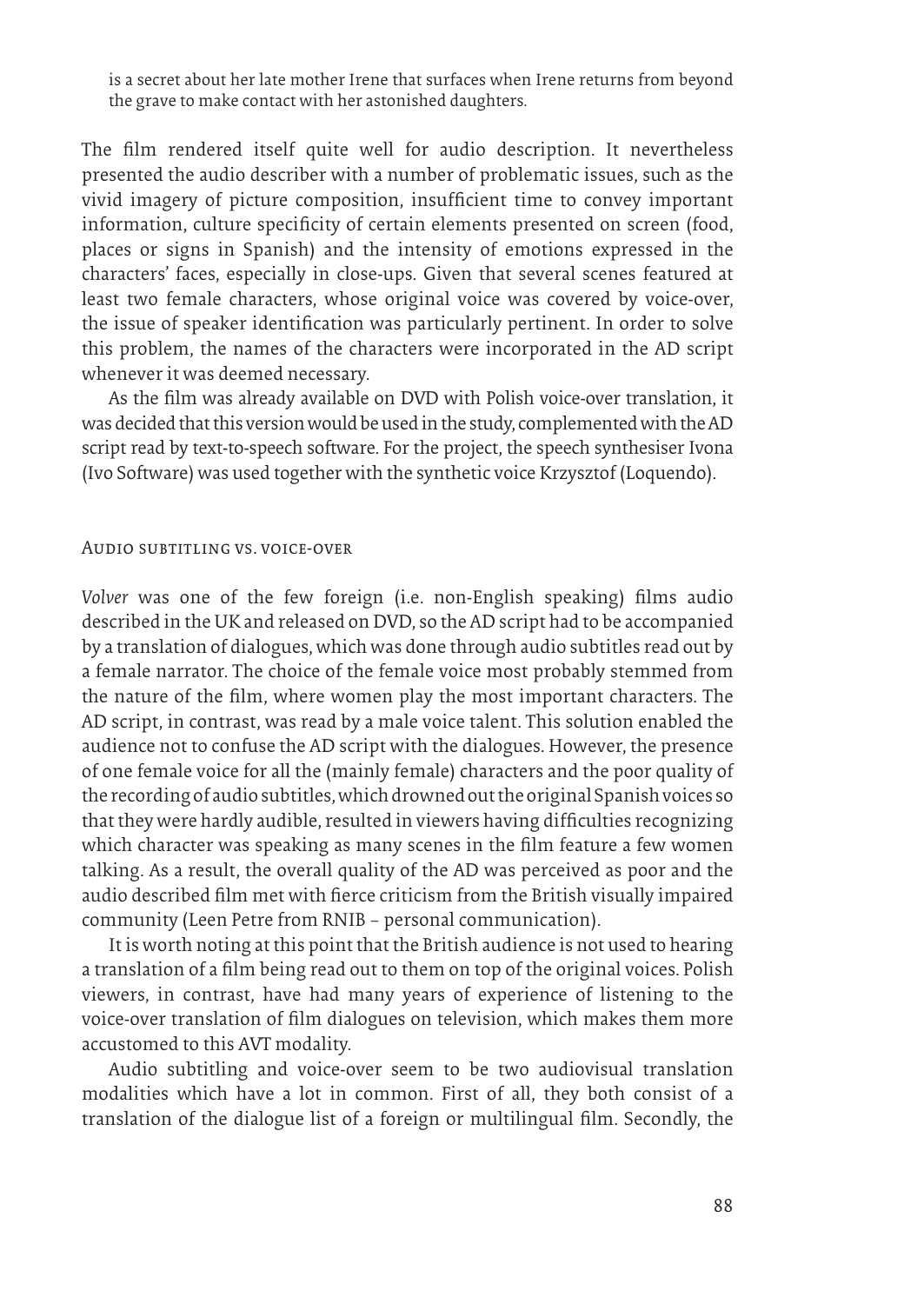translation is read out to the target audience – the main difference being that in the case of voice-over, the target audience is simply conceived of as mainstream sighted population, whereas in audio subtitling it comprises a much smaller group of visually impaired people. Thirdly, the translation is usually read out by one voice talent (typically male in Poland), while the voices of the original actors can still be heard in the background though their volume has been turned down. Polish voice-over is done in a professional recording studio, which usually guarantees good sound quality. Finally, apart from the different target audiences envisaged at the production stage, audio subtitling is created together with the AD script and thus allows for some flexibility in combining the two tracks, whereas in the case of Poland, AD would be added to a voiced-over film at a later stage, which makes it virtually impossible to introduce changes to the prerecorded voice-over so that it can be seamlessly interwoven with the AD script.

## RESEARCH QUESTIONS

The key objective of the present study was to determine whether visually impaired viewers would find it acceptable for text-to-speech software to read AD scripts to voiced-over feature films. To address this objective, the following three research questions were formulated:

- 1) Which AD voice would the visually impaired prefer if they had a choice between a human voice and a synthetic voice?
- 2) Would TTS AD be acceptable as an interim solution, until a system has been agreed to have a human voice reading out the AD?
- 3) Would TTS AD be acceptable as a permanent solution, next to AD read by a human voice?

#### **PROCEDURE**

The screening took place at an informal meeting for blind and partially sighted people organised by the Foundation Chance for the Blind (*Fundacja Szansa dla Niewidomych*) in Jachranka, near Warsaw, on 24 April 2010.

The audience was first invited to watch the film and after the projection they were asked to answer 13 questions, which were read out by sighted volunteers. The first part of the questionnaire was meant to establish participants' age, education, degree and type of sight loss (congenital/acquired). The second part aimed to find out their views on the use of speech synthesis in AD, their previous experience with audio description and their familiarity with text-tospeech software.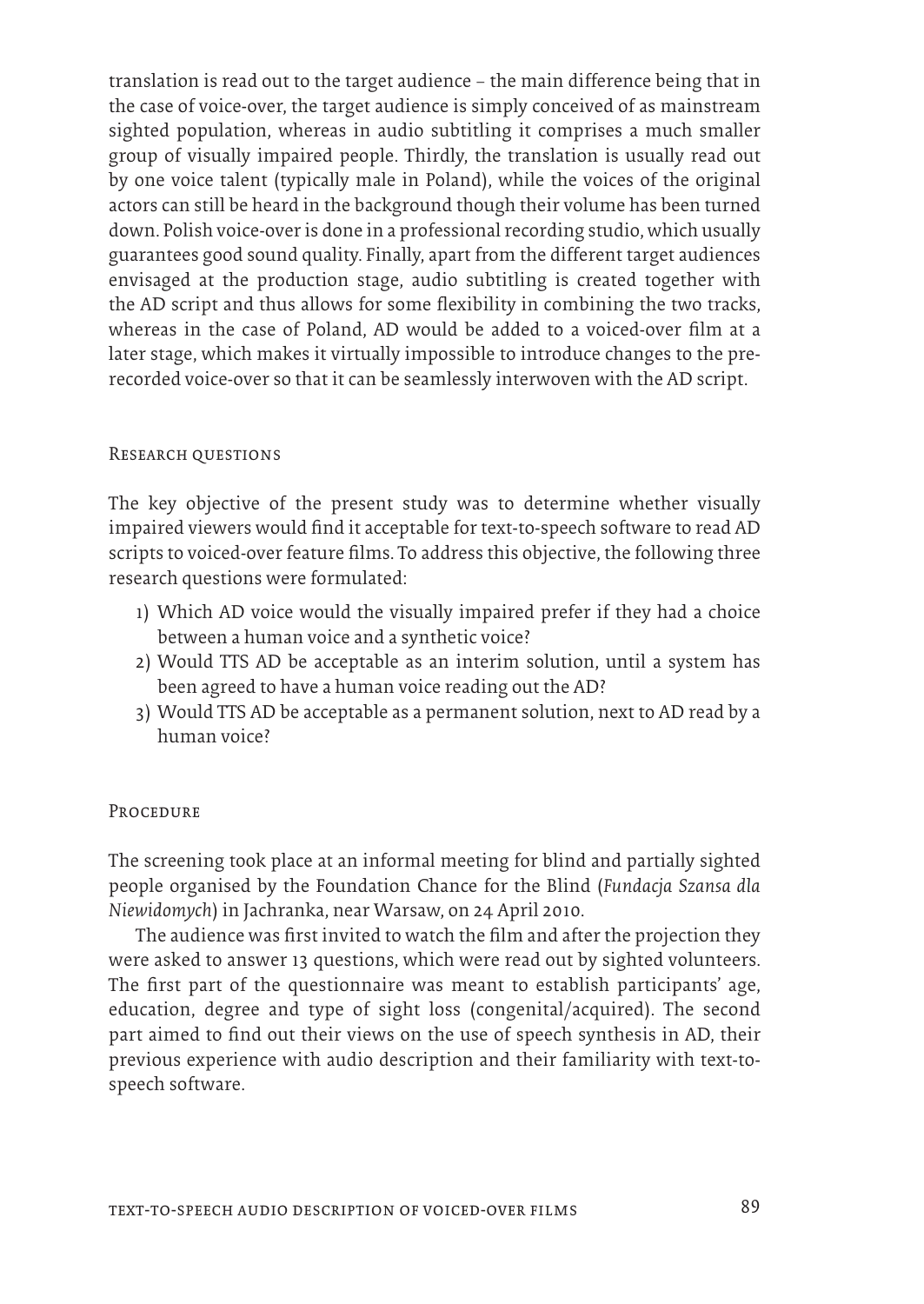## Sample

After the screening, a total of 20 people were interviewed: 14 women (70%) and 6 men (30%). As shown in Table 1, five of them were blind (25%), 13 were partially sighted (65%) and two of them (10%) were sighted.

| Table 1. Participants by age and degree of sight loss |  |
|-------------------------------------------------------|--|
|-------------------------------------------------------|--|

| Age bracket | Blind          | Partially sighted | Sighted |
|-------------|----------------|-------------------|---------|
| $18 - 25$   | ۰              | 3                 |         |
| $26 - 39$   | $\overline{2}$ |                   | 1       |
| $40 - 59$   | 3              |                   |         |
| $60 - 74$   |                | $\mathcal{P}$     | 1       |
| Total       | ς              | 13                |         |

Most participants (12 people, 67%) had a congenital sight loss, while one in third (8 people, 33%) acquired their sight loss at a later stage in life. Both the degree and type of sight loss was determined based on self-declarations of the participants.

12 out of 20 participants (67%) said they use text-to-speech software regularly, either at home or at work. Only 11 people (55%) had seen some films with audio description before, while nine of them had no prior experience of AD.

## **RESULTS**

When asked about what voice they would prefer to read AD scripts, half of the participants (10 people, 50%) declared their preference for a human voice. Perhaps somewhat surprisingly, one person preferred a synthetic voice to read AD, whereas many others stated that this depends on the type of programme (6 people, 30%). Three participants (15%) were not sure and would have preferred to have more experience with AD to make a more informed choice.

In terms of accepting TTS AD as either an interim or permanent solution, most participants were in favour of both (see Table 2). Some expressed their concerns whether the introduction of TTS AD would not result in eliminating human voices and substituting them completely with synthetic voices.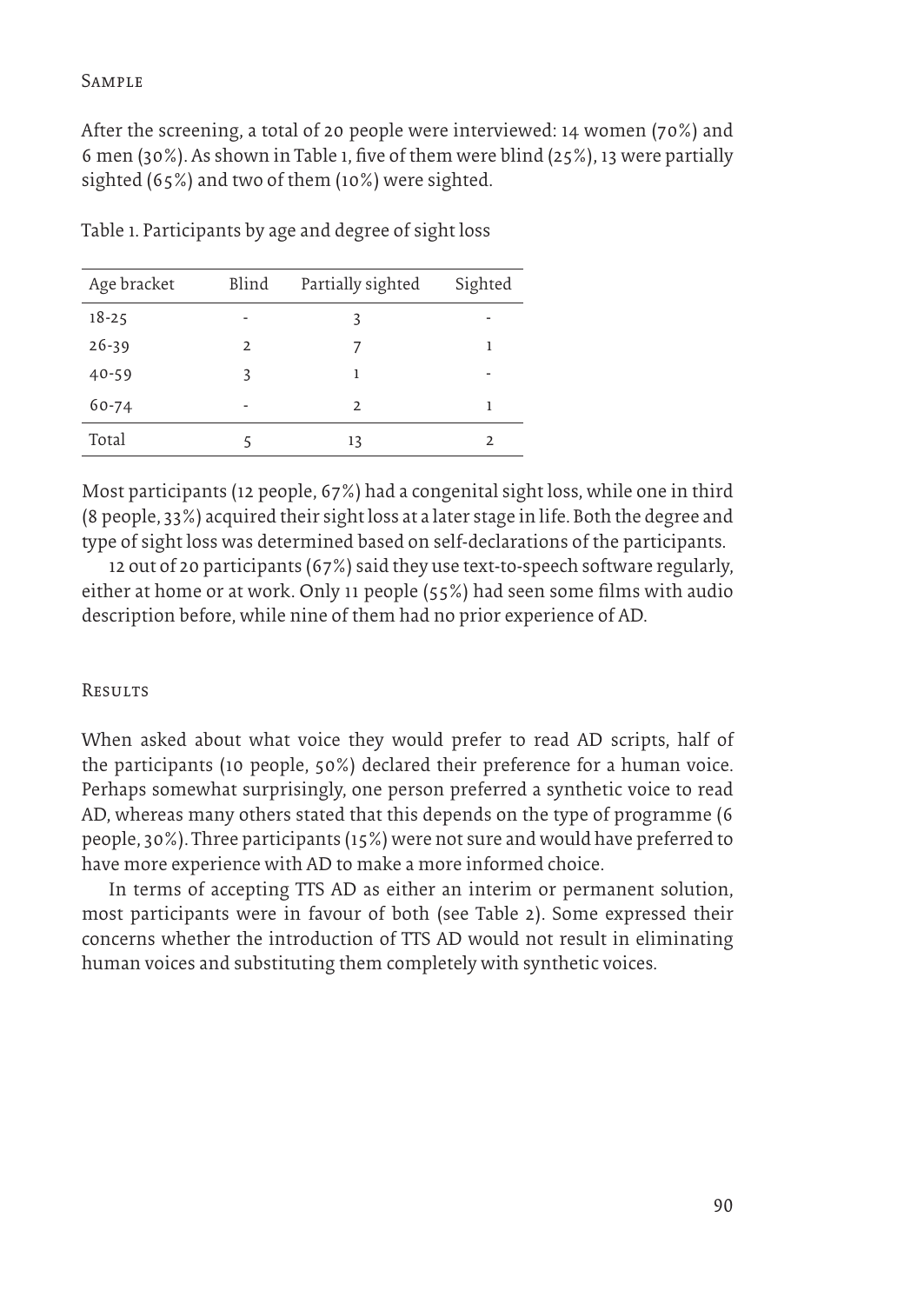|            | Interim | Permanent |
|------------|---------|-----------|
| Yes        | 95%     | 70%       |
| No         |         | 15%       |
| Don't know | 5%      | 15%       |

Table 2. The acceptance of TTS AD as an interim or permanent solution

 $n=20$ 

Overall, all participants apart from one were in favour of introducing TTS AD as an interim solution, especially if it meant more audio described programmes accessible to people with visual impairments. The participants were slightly more sceptical, however, about the introduction of TTS AD as a permanent solution: while 70% of them support the idea, one in three is either against or unsure.

A closer examination of the preferences for TTS AD as an interim or permanent solution based on the degree of sight loss has shown a slight tendency on the part of blind participants to be more supportive of the idea (see Table 3).

Table 3. The acceptance of TTS AD as an interim or permanent solution by degree of sight loss

|                   |         | TTS AD as interim        |            |     | TTS AD as permanent |            |  |
|-------------------|---------|--------------------------|------------|-----|---------------------|------------|--|
|                   | yes     | no                       | don't know | Yes | N <sub>0</sub>      | don't know |  |
| Blind             | $100\%$ | $\overline{\phantom{a}}$ |            | 80% |                     | 20%        |  |
| Partially sighted | 92%     | ٠                        | 8%         | 70% | 15%                 | 15%        |  |

n=20

This may be due to the fact that partially sighted viewers can to some extent rely on their eyesight to watch films, while blind viewers are more dependent on AD and thus want more audio described films regardless of the voice reading the script.

In terms of gender, it is female participants who appear to be more inclined to accept TTS AD than men (Table 4).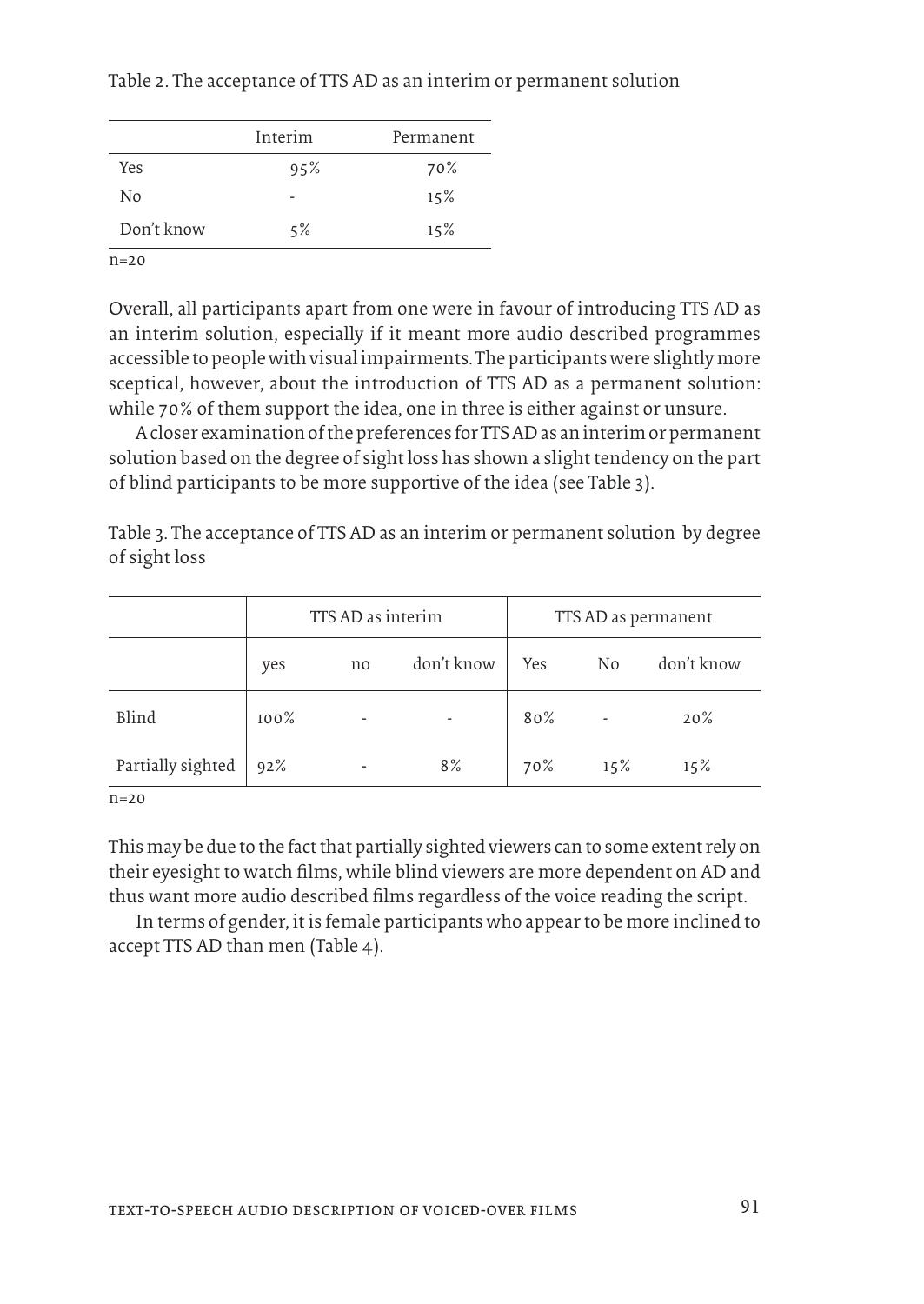|        | TTS AD as interim |    |            | TTS AD as permanent |        |            |
|--------|-------------------|----|------------|---------------------|--------|------------|
| Gender | ves               | no | don't know | Yes                 | no     | don't know |
| Women  | 100%              |    |            | 79%                 | 14%    | 7%         |
| Men    | 83%               |    | 17%        | 50%                 | $16\%$ | 34%        |

Table 4. The acceptance of TTS AD as an interim or permanent solution by gender

n=20

There seem to be no clearly discernible correlations between the preference for TTS AD as an interim or permanent solution in terms of participants' age (Table 5).

| Table 5. The acceptance of TTS AD as an interim or permanent solution by age |  |  |  |
|------------------------------------------------------------------------------|--|--|--|
|                                                                              |  |  |  |

|           | TTS AD as interim |     |            |      | TTS AD as permanent |            |
|-----------|-------------------|-----|------------|------|---------------------|------------|
| Age       | ves               | no. | don't know | Yes  | no                  | don't know |
| $18 - 25$ | $100\%$           |     |            | 67%  | 33%                 |            |
| $26 - 39$ | 90%               |     | $10\%$     | 60%  | 20%                 | 20%        |
| $40 - 59$ | $100\%$           | ۰   | ۰          | 75%  | ۰                   | 25%        |
| 60-74     | $100\%$           | ۰   | ۰          | 100% | ۰                   | ۰          |

n=20

Interestingly, participants from elder age groups seem to be slightly more willing to see TTS AD as a permanent solution than those from younger age groups in the study. Naturally, the sample is too small to draw any further reaching conclusions.

As stated above, previous studies on synthetic speech revealed that the experience and exposure to text-to-speech software may positively influence the attitude towards it. This pattern seems to be confirmed in our study (Table 6).

Table 6. The acceptance of TTS AD as an interim or permanent solution by the use of TTS software

|                  | TTS AD as interim |     |            | TTS AD as permanent |     |            |
|------------------|-------------------|-----|------------|---------------------|-----|------------|
|                  | ves               | no. | don't know | Yes                 | no  | don't know |
| TTS users        | $100\%$           |     | ۰          | 75%                 | 8%  | 17%        |
| Not TTS<br>users | 86%               |     | 14%        | 57%                 | 29% | 14%        |

n=20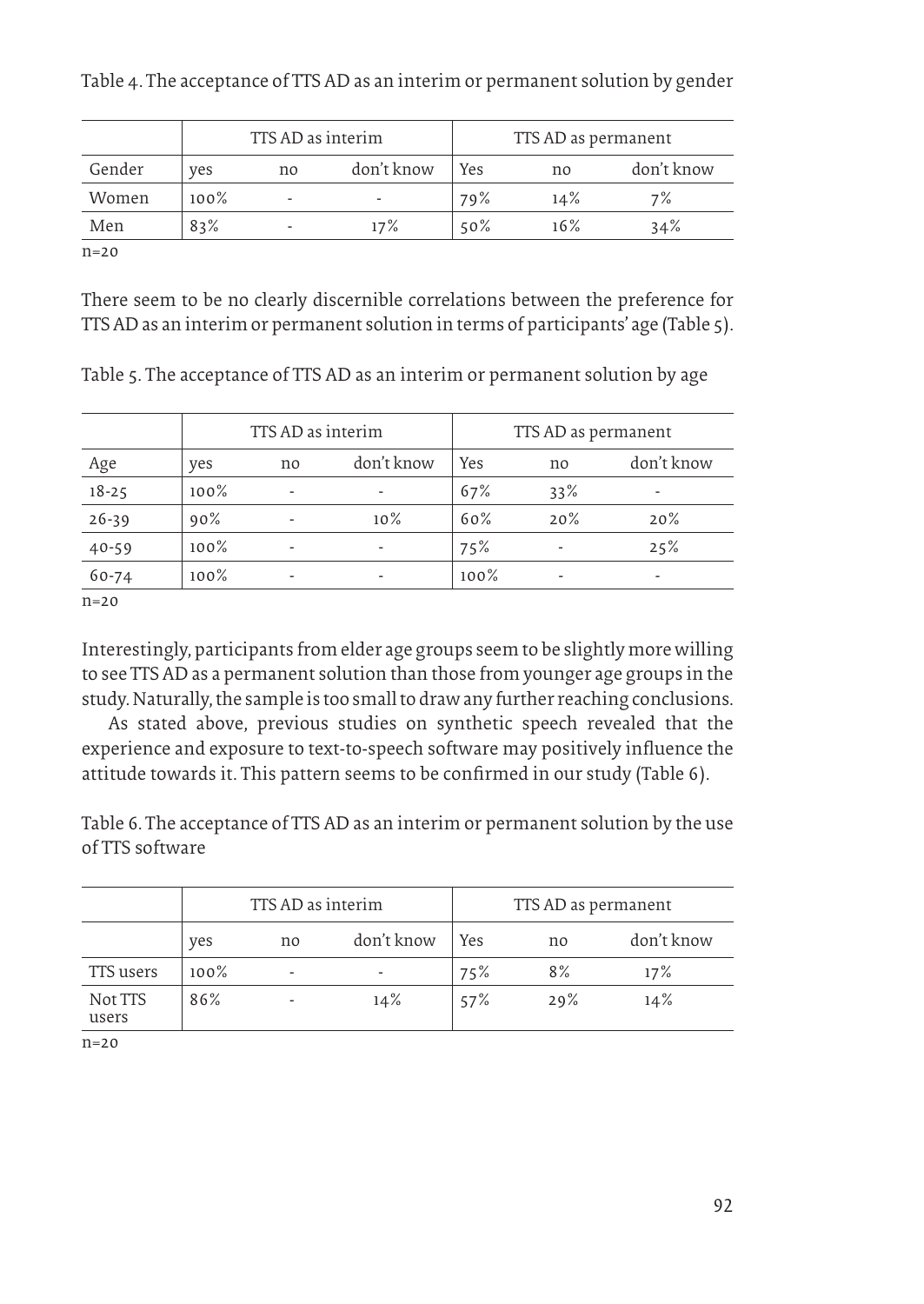TTS users are more likely to accept TTS AD both as an interim and as a permanent solution when compared to those who have had no regular experience with speech synthesis software. This pattern is more noticeable with regard to TTS AD as a permanent solution.

A similar trend can be observed when it comes to the preference for either human or text-to-speech narrator (Table 7).

|                    | TTS users | Not TTS users |
|--------------------|-----------|---------------|
| Human              | 33%       | 64%           |
| Synthetic          |           | 12%           |
| Depends on the 42% |           | 12%           |
| programme          |           |               |
| Don't know         | 25%       | 12%           |
| Total              | 12 people | 8 people      |
| $n=20$             |           |               |

Table 7. The preference for human/synthetic audio describers by the use of TTS software

In the study, people who do not habitually use text-to-speech software were more likely to prefer human narrators, while regular TTS users were more open to the idea that TTS AD may be a good solution for some types of programmes, but not for all (42% stated the choice of the human/synthetic voice depended on the programme). This issue will be pursued in further stages of our research when we investigate the application of TTS AD in non-fiction genres, such as a documentary and an educational programme.

## **CONCLUSION**

Although we acknowledge that further research involving a wider range of films and more varied viewers is needed all in all, the present study not only reveals a considerable potential of text-to-speech audio description but also the acceptance of visually impaired viewers of audio description for voiced-over films. Together with the results of other parts of the project, it seems clear that TTS AD is acceptable for the majority of the visually impaired viewers interviewed with a surprisingly high number of people also accepting it as a permanent solution.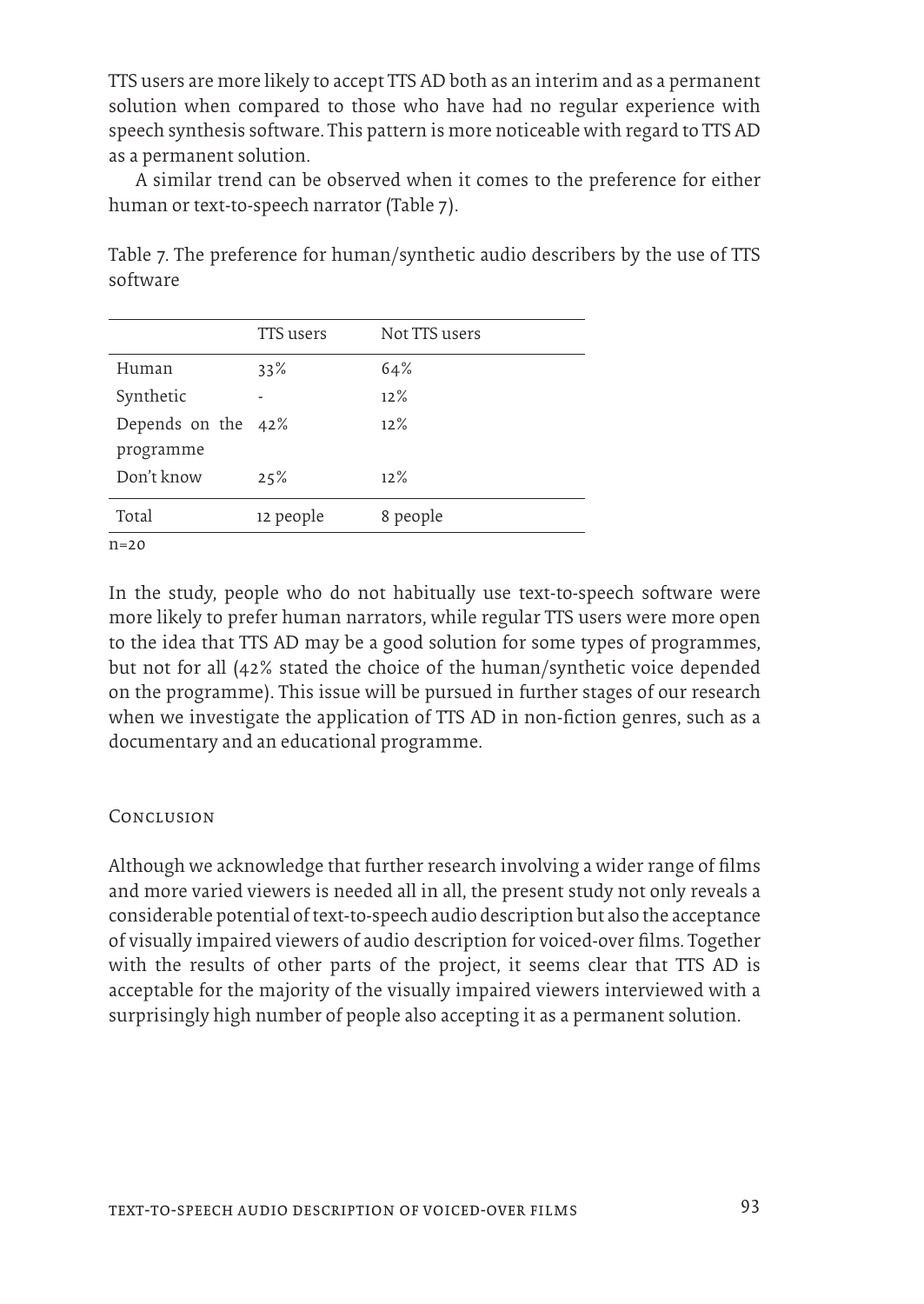This work has been supported by the research grant 'Text-to-speech audio description' no. N N104 148038 of the Polish Ministry of Science and Higher Education for the years 2010-2011 and research grant 'Audio description with textto-speech software' from the Faculty of Philology of the Jagiellonian University in Krakow.

Many thanks to Marzena Chrobak, the Polish translator of the *Volver* screenplay published by the ZNAK publishing house, for letting us use several fragments of her translation in the AD script. We also thank Joanna Pietrulewicz and Agnieszka Walczak for their help in administering the questionnaire after the screening. Last but not least, we owe our warmest thanks to Marek Kalbarczyk for inviting us to Jachranka and allowing us to carry out the study.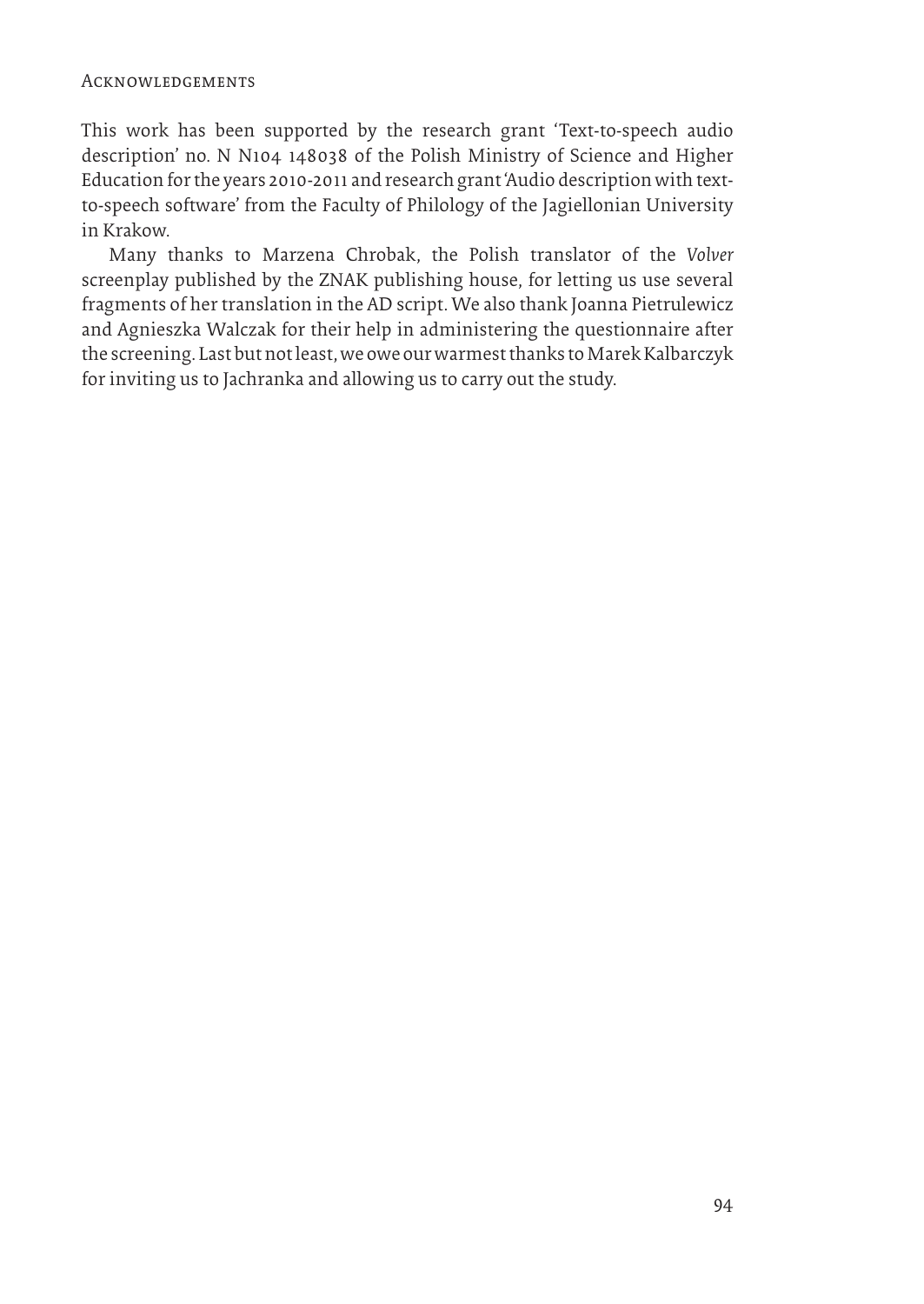notes 1 Special screenings used to take place twice a month, on selected days. So far 21 films, with both audio description and subtitles for the deaf and hard of hearing have been presented, however the project was suspended for some months due to lack of financing.

> 2 Things in Poland have just changed and AD has been introduced on Polish television right after writing this article.

3 10% includes audio description, subtitling for the hearing impaired and sign language interpreting taken together.

4 In 2009, the RNIB Talking Books library had over 16,000 titles. According to Cryer and Home (2009: 8), "it takes an average of five days to record a

REFERENCES Cryer, H. and Home, S. 2008. "Exploring the Use of Synthetic Speech by Blind and Partially Sighted People." RNIB Centre for Accessible Information, Birmingham: Literature review #2.

> Cryer, H. and Home, S. 2009. "User Attitudes towards Synthetic Speech for Talking Books". RNIB Centre for Accessible Information, Birmingham: Research report #7.

> Bradshaw, P. 2006. "Volver." *The Guardian*, 25 August 2006. Available at: http://www.guardian. co.uk/film/2006/aug/25/drama. pedroalmodovar

> Cryer, H. and Home, S. 2009. "User Attitudes towards Synthetic Speech for Talking Books." RNIB Centre for Accessible Information, Birmingham: Research report #7.

> Freitas, D. and Kouroupetroglou, G. 2008. "Speech Technologies for Blind and Low Vision Persons." *Technology and Disability* 20, 135-156.

Garcia, L.G. 2004. "Assessment of Text Reading Comprehension by Spanish-Speaking Blind Persons." Talking Book, and around 100 new Talking Books are added to the library each month". It is believed that synthetic speech "may significantly reduce the time required to produce new books, which may mean more books could be produced" (*ibidem*).

5 Initially it was impossible to change the reading speed and the volume, which were set at the same level throughout the film. Because of that at times audio description was not audible or it did not convey as much information as needed. Now those problems are solved thanks to some advanced features of the textto-speech software which allows the control and the adjustment of the volume and the reading speed to the on-screen action.

*British Journal of Visual Impairment* 22 (1): 4-12.

Gottlieb, H. 1998. "Subtitling". In *Routledge Encyclopedia of Translation Studies,* Baker M. (ed.)*,* 244-248. London and New York: Routledge.

Hjelmquist, E., Jansson, B. and Torell, G. 1990. "Computer-Oriented Technology for Blind Readers." *Journal of Visual Impairment and Blindness* 17: 210-215.

Jankowska, A. 2008. "Audiodeskrypcja, szczytny cel w tłumaczeniu." *Między Oryginałem z Przekładem* (14): 225-246.

Media Consulting Group. 2007. "Study on Dubbing and Subtitling Needs and Practices in the European Audiovisual Industry. Final Report", Media Consulting Group, Paris / Peacefulfish, London. http://ec.europa.eu/ information\_society/media/ overview/evaluation/studies/ index\_en.htm

Papadopoulos, K. et al. 2009. "Perception of Synthetic and Natural Speech by Adults with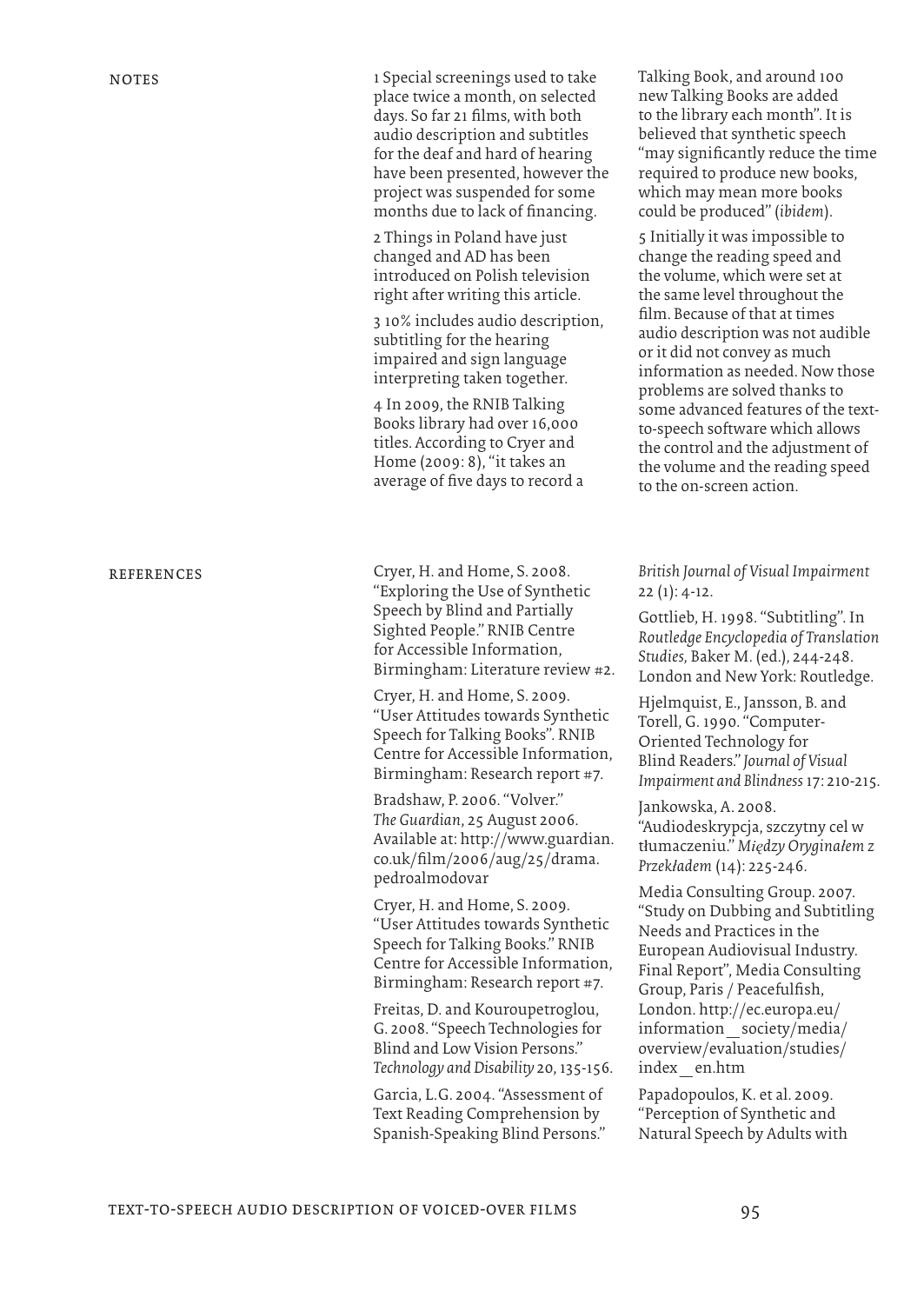Visual Impairments." *Journal of Visual Impairment and Blindness* 103 (7): 403-414.

Rhyne, J.M. 1982. "Comprehension of Synthetic Speech by Blind Children." *Journal of Visual Impairment and Blindness* 10 (10): 313-316.

Szarkowska, A. 2011 "Text-to-Speech Audio Description. Towards wider availability of AD." *Journal of Specialised Translation,* 142-162.

Thompson, L., Reeves, C. and Masters, K. 1999. "In the Balance: Making Financial Information Accessible." *British Journal of Visual Impairment* 17 (2): 65-70.

Venkatagiri, H. S. 1994. "Effect of Sentence Length and Exposure on the Intelligibility of Synthesised Speech." *Augmentative and Alternative Communication* 10: 96-104.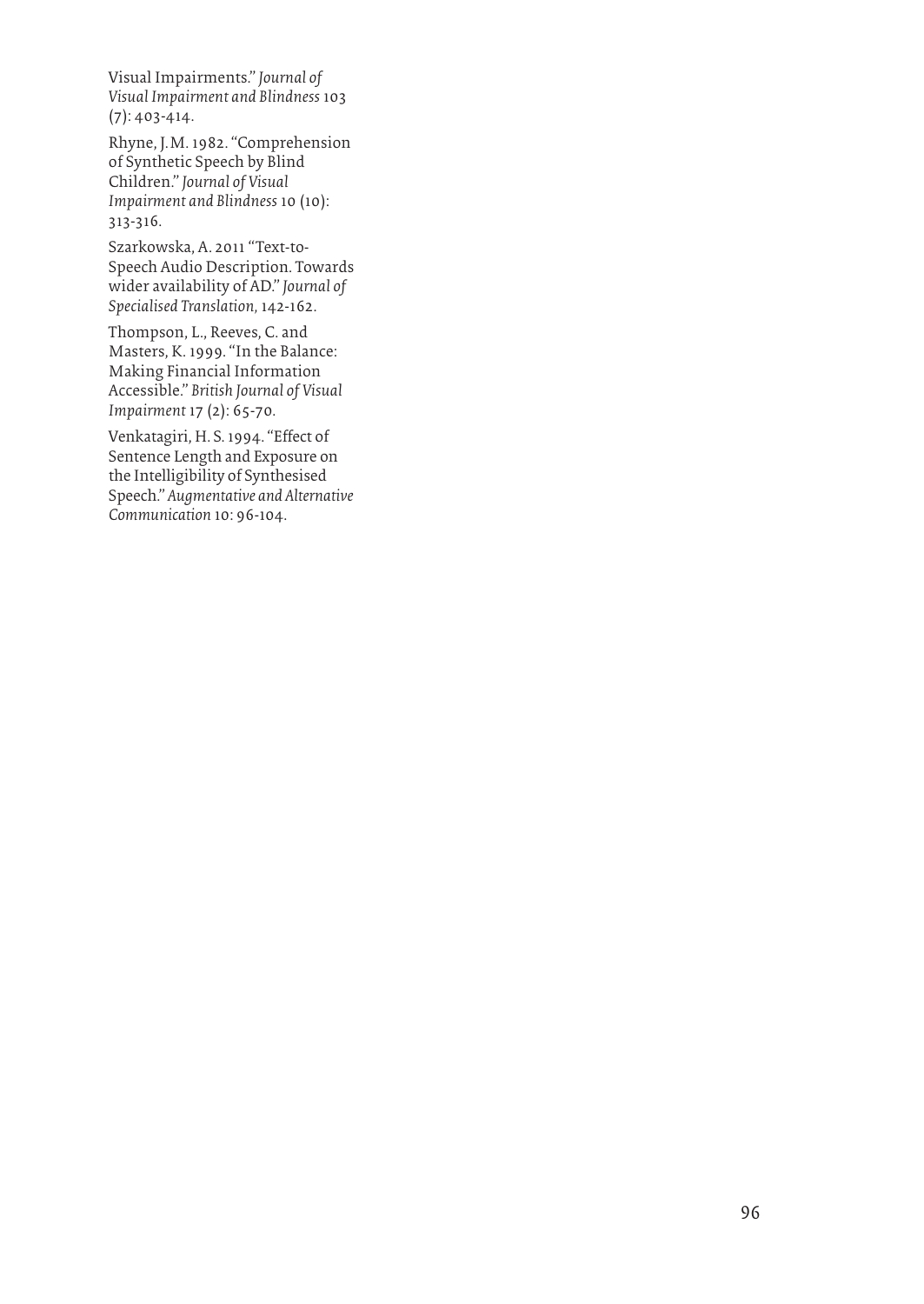## Appendix 1

The questionnaire

- 1. Age
- $18-25$
- $26-39$
- $\Box$  40-59
- $60-74$
- $\Box$  75+
- 2. Gender
- $\Box$  Female
- $\Box$  Male
- 3. Are you
- □ Blind
- Partially sighted
- □ Sighted
- 4. Type of sight loss
- Congenital
- Acquired
- 5. Do you use text-to-speech software regularly at home or at work?
- Yes
- $\neg$  No
- Don't know
- 6. Have you seen any films with audio description?
- Yes
- $\neg$  No
- Don't know
- 7. If you had a choice, which AD voice would you prefer?
- A human voice
- A synthetic voice
- Depends on the film/programme
- Don't know / doesn't matter
- 8. Would you accept TTS AD as an interim solution, until a system has been agreed to have a human voice reading out the AD?
- Yes
- $\neg$  No
- Don't know
- 9. Would you accept TTS AD as a permanent solution, as an alternative to a human voice?
- Yes
- $\Box$  No
- Don't know